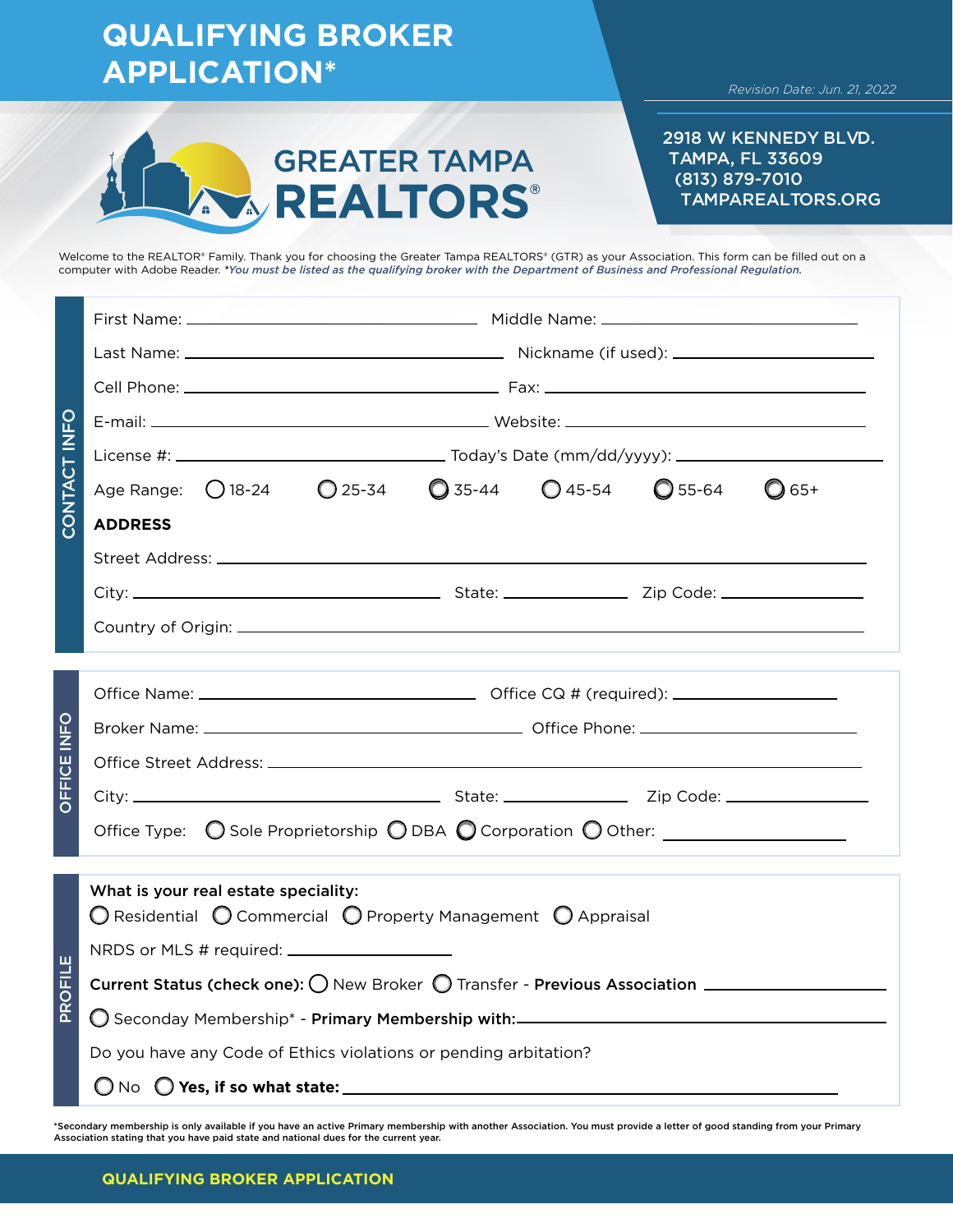

## **MEMBERSHIP AGREEMENT**

REALTOR<sup>®</sup> Membership Agreement: I hereby apply for REALTOR<sup>®</sup> membership in the Greater Tampa REALTORS®. My dues and application fee will be returned to me in the event of non-election. In the event of my election, I agree to abide by the Code of Ethics of the National Association of REALTORS® (NAR), which includes the duty to arbitrate, and the Constitution, Bylaws and Rules and Regulations of the above named Greater Tampa REALTORS® (GTR), the State Association (Florida REALTORS®), and National Association, and if required, I further agree to satisfactorily complete a reasonable and non-discriminatory written examination on such Code, Constitutions, Bylaws and Rules and Regulations. I understand membership brings certain privileges and obligations that require compliance. Membership is final only upon approval by the Board of Directors and may be revoked should completion of requirements, such as orientation, not be completed within the timeframe established in the Association's Bylaws. I understand that I will be granted provisional membership upon submission and processing of a completed application form and remittance of applicable dues and application fee, and that my application is subject to review by the Board of Directors. I further understand that if I fail to attend the mandatory orientation as a primary new member within sixty (60) days, my membership will be terminated, at which time I will be given notice of the termination of my provisional membership. The application fee is non-refundable. I understand that I will be required to complete periodic Code of Ethics training as specified in the Association's Bylaws as a condition of membership.

I understand that by providing my email address(es), telephone number(s), and fax number(s), I consent to receive communications sent from the Greater Tampa REALTORS®, Florida REALTORS®, and/or the National Association of REALTORS® via email, telephone, messaging, or facsimile at those numbers/locations

NOTE: Applicant acknowledges that if accepted as a member and he/she subsequently resigns from the Association or otherwise causes membership to terminate with an ethics complaint pending, the Board of Directors may condition renewal of membership upon applicant's certification that he/she will submit to the pending ethics proceeding and will abide by the decision of the hearing panel. If applicant resigns or otherwise causes membership to terminate, the duty to submit arbitration continues in effect even after membership lapses or is terminated, provided the dispute arose while applicant was a REALTOR®. Membership dues are prorated and will vary based on the DBPR license affiliation date with broker.

## Please sign to acknowledge your agreement:

Signature: Date: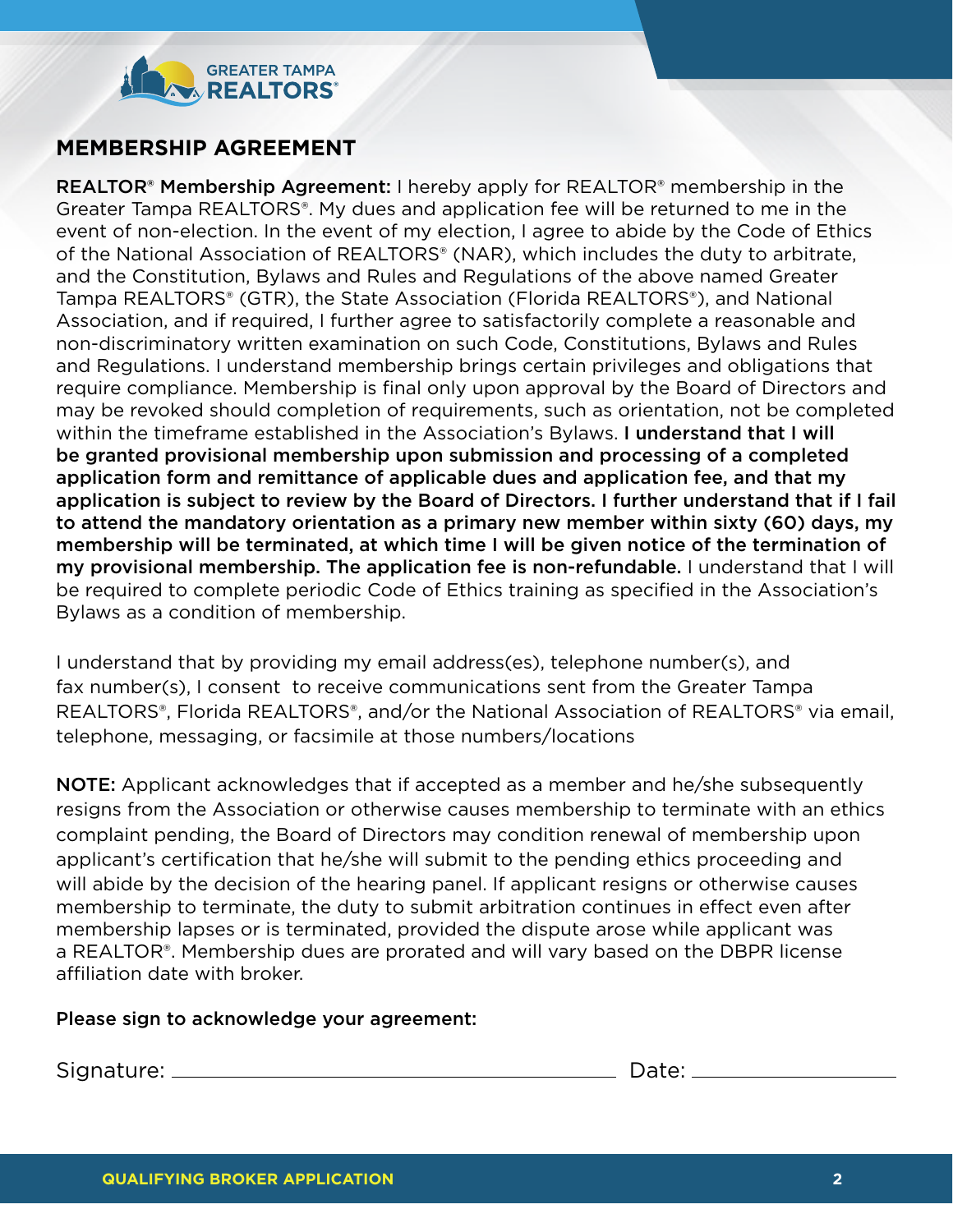

|                                                                            | <b>JOIN</b><br><b>MONTH</b>                   | <b>JAN</b> | <b>FEB</b> | <b>MAR</b> | <b>APR</b> | <b>MAY</b> | <b>JUNE</b> | <b>JULY</b> | <b>AUG</b> | <b>SEPT</b> | <b>OCT</b> | <b>NOV</b> | <b>DEC</b> |
|----------------------------------------------------------------------------|-----------------------------------------------|------------|------------|------------|------------|------------|-------------|-------------|------------|-------------|------------|------------|------------|
| ഗ<br>ш<br>2<br>$\frac{\mathsf{p}}{\mathsf{p}}$<br><u>ດັ່ງ</u><br>ய<br>MEMB | <b>APPLICATION</b><br>FEE.                    | \$175.00   | \$175.00   | \$175.00   | \$175.00   | \$175.00   | \$175.00    | \$175.00    | \$175.00   | \$175.00    | \$175.00   | \$175.00   | \$175.00   |
|                                                                            | <b>LOCAL DUES</b><br>(GTR)                    | \$120.00   | \$110.00   | \$100.00   | \$90.00    | \$80.00    | \$70.00     | \$60.00     | \$50.00    | \$40.00     | \$150.00*  | \$140.00*  | \$130.00*  |
|                                                                            | <b>STATE DUES</b><br>(FR)                     | \$116.00   | \$106.33   | \$96.67    | \$87.00    | \$77.33    | \$67.67     | \$58.00     | \$48.33    | \$38.67     | \$145.00*  | \$135.33*  | $$125.67*$ |
|                                                                            | <b>STATE</b><br><b>ADVOCACY DUES</b><br>(FR)  | \$30.00    | \$30.00    | \$30.00    | \$30.00    | \$30.00    | \$30.00     | \$30.00     | \$30.00    | \$30.00     | \$60.00*   | \$60.00*   | \$60.00*   |
|                                                                            | <b>STATE</b><br><b>PROCESSING FEE</b><br>(FR) | \$30.00    | \$30.00    | \$30.00    | \$30.00    | \$30.00    | \$30.00     | \$30.00     | \$30.00    | \$30.00     | \$30.00    | \$30.00    | \$30.00    |
|                                                                            | <b>NATIONAL DUES</b><br>(NAR)                 | \$150.00   | \$137.50   | \$125.00   | \$112.50   | \$100.00   | \$87.50     | \$75.00     | \$62.50    | \$50.00     | \$187.50   | \$175.00   | \$162.50   |
|                                                                            | <b>NAR PUBLIC</b><br><b>AWARENESS</b>         | \$35.00    | \$35.00    | \$35.00    | \$35.00    | \$35.00    | \$35.00     | \$35.00     | \$35.00    | \$35.00     | \$80.00*   | \$80.00*   | \$80.00*   |
|                                                                            | <b>STELLAR MLS</b><br>FEE*                    | \$156.25   | \$125.00   | \$93.75    | \$437.50   | \$406.25   | \$375.00    | \$343.75    | \$312.50   | \$281.25    | \$250.00   | \$218.75   | \$187.50   |
|                                                                            | <b>STELLAR MLS</b><br><b>APP FEE*</b>         | \$125.00   | \$125.00   | \$125.00   | \$125.00   | \$125.00   | \$125.00    | \$125.00    | \$125.00   | \$125.00    | \$125.00   | \$125.00   | \$125.00   |
|                                                                            | <b>LSC FEE</b>                                | \$35.00    | \$28.00    | \$21.00    | \$14.00    | \$7.00     | \$84.00     | \$77.00     | \$70.00    | \$63.00     | \$56.00    | \$49.00    | \$42.00    |
|                                                                            | <b>GTR OFFICE FEE</b>                         | \$225.00   | \$225.00   | \$225.00   | \$225.00   | \$225.00   | \$225.00    | \$225.00    | \$225.00   | \$225.00    | \$225.00   | \$225.00   | \$225.00   |
|                                                                            | <b>STELLAR MLS</b><br><b>OFFICE FEE</b>       | \$125.00   | \$125.00   | \$125.00   | \$125.00   | \$125.00   | \$125.00    | \$125.00    | \$125.00   | \$125.00    | \$125.00   | \$125.00   | \$125.00   |
|                                                                            | <b>RPAC</b><br>(VOLUNTARY)                    | \$99.00    | \$99.00    | \$99.00    | \$99.00    | \$99.00    | \$99.00     | \$99.00     | \$99.00    | \$99.00     | \$99.00    | \$99.00    | \$99.00    |
|                                                                            | <b>TOTAL</b><br>(WITH VOLUNTARY)              | \$1,421.25 | \$1,350.83 | \$1,280.42 | \$1,669.00 | \$1,598.58 | \$1,528.17  | \$1,457.75  | \$1,387.33 | \$1,316.92  | \$1,707.50 | \$1,637.08 | \$1,565.67 |

*\*2022 prorated dues + 2023 dues*

I hereby certify that the foregoing information furnished by me is true and correct, and I agree that failure to provide complete and accurate information as requested, or any misstatement of fact, shall be grounds for revocation of my membership if granted. I further agree that, if accepted for membership in the Association, I shall pay the fees and dues as from time to time established. NOTE: Payments to the Greater Tampa REALTORS® are not deductible as charitable contributions. Such payments may, however, be deductible as an ordinary and necessary business expense. NO REFUNDS

REALTORS® Political Action Committee - Contributions are not deductible for federal income tax purposes. Contributions are voluntary and will be used for political purposes. Contributions are not a condition of membership in the Association and a member may refuse to contribute without reprisal. Seventy percent of each contribution is provided to the Florida REALTORS® PAC in Florida to support state and local candidates and state and local issues. The balance is sent to the National Association of REALTORS® Political Action Committee and will be charged against your contribution limits prescribed by 52 U.S.C 301106, except when donations are made from corporate funds or are designated cases in which case the balance is provided to the National Association of REALTORS® Political Advocacy Fund for use for federal political purpose.

Based on your membership status, GTR collects dues for National and State REALTORS® associations (GTR Membership Billing Year Jan. to Dec.). As a new member, your Stellar MLS dues will be included on your new member application invoice. Stellar MLS will collect all future dues from you directly (MLS Billing Year June 1 to May 31).

By signing application I consent that the REALTOR® Associations (local, state, national) and their subsidiaries, if any (e.g., MLS, Foundation) may contact me at the specified address, telephone numbers, fax numbers, email address or other means of communication available. This consent applies to changes in contact information that may be provided by me to the Association(s) in the future. This consent recognizes that certain state and federal laws may place limits on communications that I am waiving to receive all communications as part of my membership. By signing this application I am acknowledging that no refunds will be provided for REALTOR® or MLS dues.

Signature: Date:

DISCLAIMER

**DISCLAIMER**